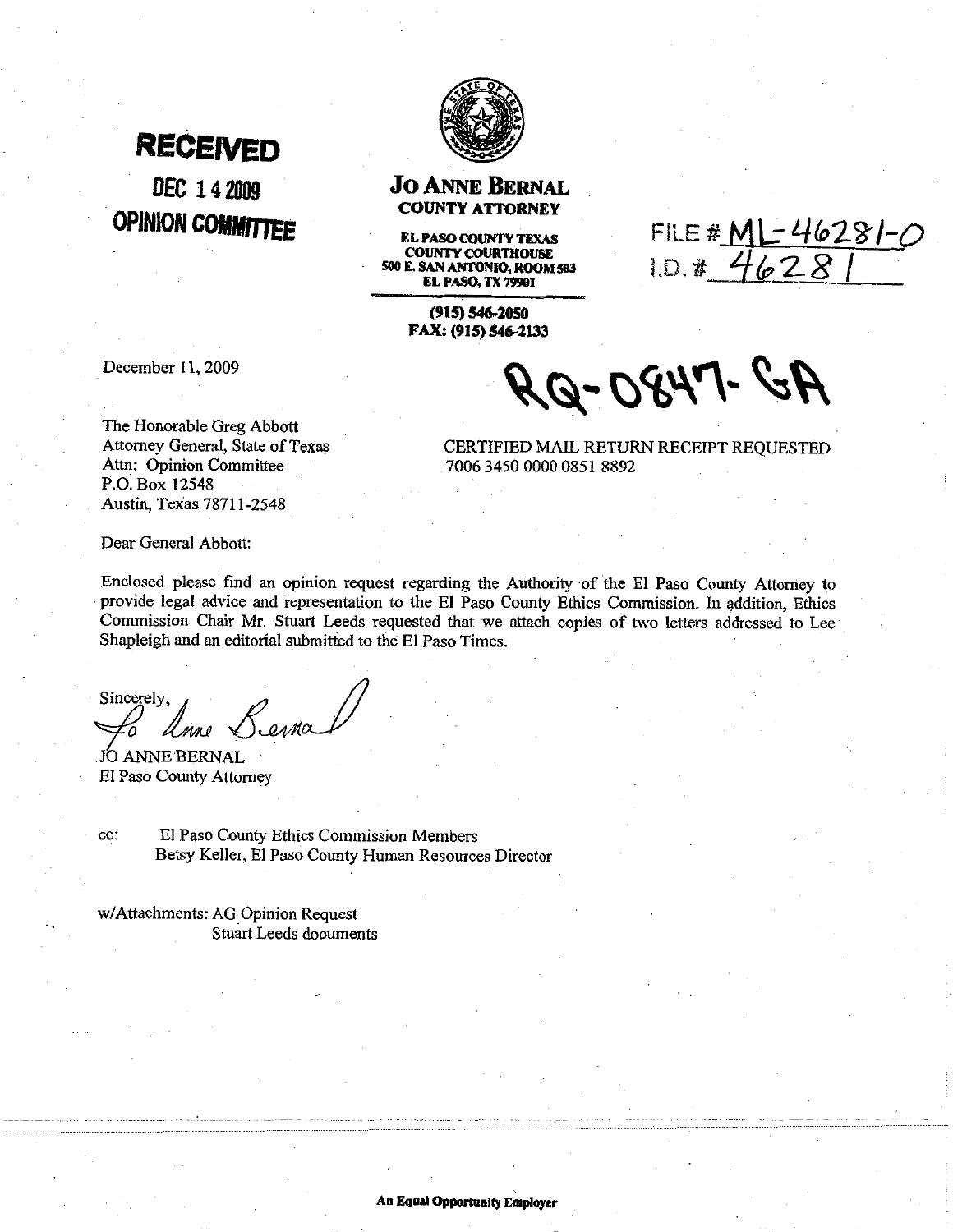

#### **Jo ANNE BERNAL COUNTY ATTORNEY**

**EL PASO COUNTY TEXAS COUNTY COURTHOUSE SMIE.9ANANTONIO,ROOM583 EL PASO. TX 79901** 

> **(915) 546-zoJo FAX: (915) 546-2133**

December 11,2009

### The Honorable Greg Abbott Attorney General of Texas Attn: Opinion Committee P.O. Box 12548 Austin, Texas 7871 1-2548

#### CERTIFIED MAIL RETURN RECEIPT REQUESTED

RE: Authority of the El Paso County Attorney to provide legal advice and representation to the El Paso County Ethics Commission

Dear General Abbott:

I am soliciting your opinion on behalf of the El Paso County Ethics Commission. My questions to you are the following:

1) Is the El Paso County Ethics Commission a county entity?;

2) Does legal representation of the Commission fall within the scope of the El Paso County Attorney's constitutional and statutory duty to provide legal representation to county entities and officials?;

**3)** Does the County Attorney have a conflict of interest in providing legal advice and representation to the Commission?; and

4) Is the County Attorney's consent required in order for the Commission to hire legal counsel or does the Commission have independent authority to hire outside counsel to provide legal advice to the Commission?

J:\GC\WPROCESS\OPINIONS\Opinions.jr\2009\O09579 AG Req CA - Ethics Commission.doc

1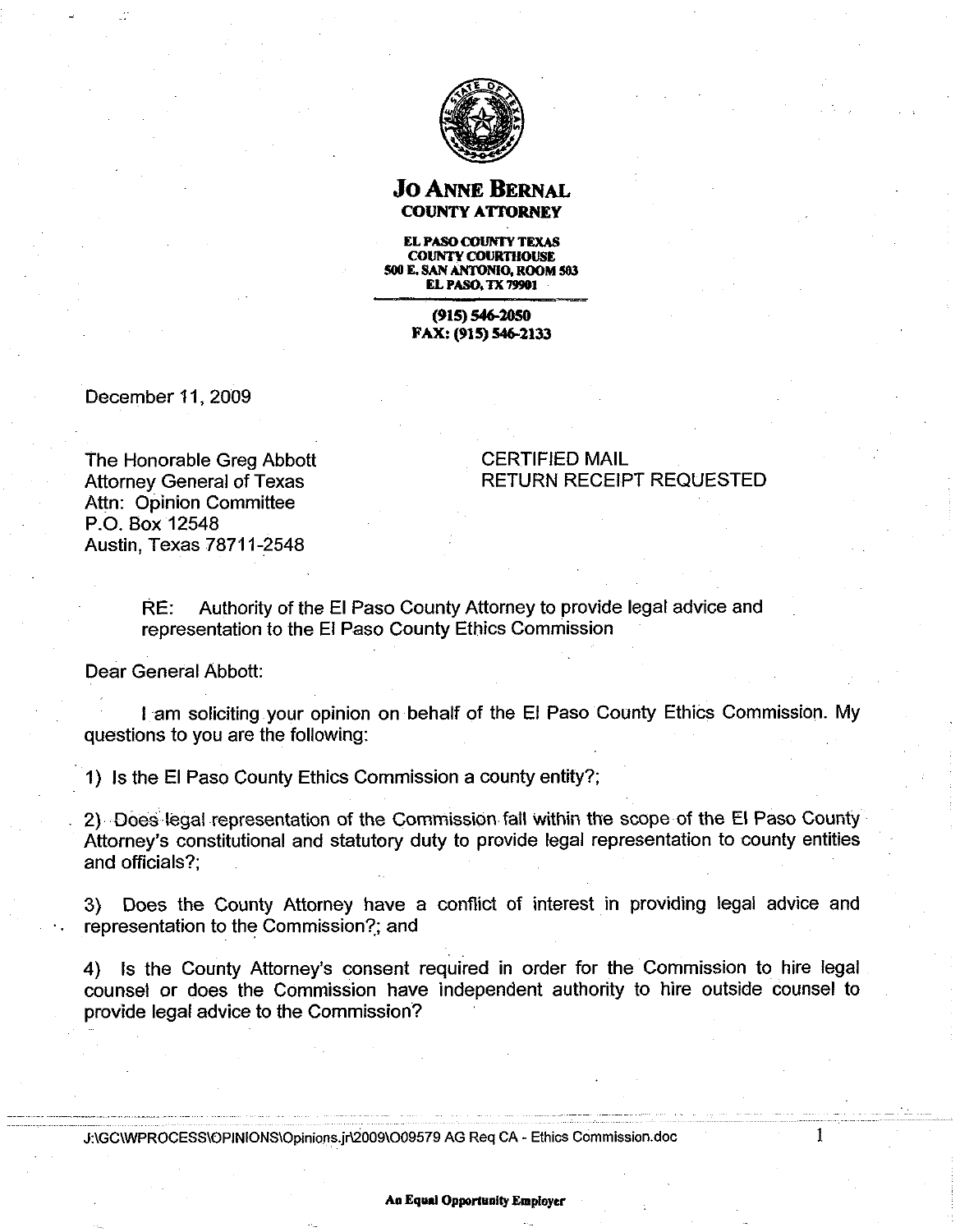#### **Background**

On June 19, 2009, the Governor signed S.B. 1368 into law enacting Chapter 161 of the Texas Local Government Code. On September 1, 2009, the El Paso County Commissioners Court entered an Order pursuant to Local Government Code Section 161.051, creating the El Paso County Ethics Commission. The Commission held its first meeting on November 2, 2009. Pursuant to an agenda item at its second meeting on November 18, 2009, the Commission requested the El Paso County Attorney to seek this opinion on its behalf.

#### Leqal Arquments and Authorities

In Attorney General Opinion No. GA-0074 (2003), you have already opined on these very issues in the affirmative regarding the El Paso County Attorney's duty and right to represent the El Paso County Bail Bond Board. We believe that the same reasoning as outlined in that opinion controls this question on the El Paso County Ethics Commission representation as well.

#### 1. Is the El Paso County Ethics Commission a county entity?

The El Paso County Ethics Commission is a "county entity" as provided in its enabling legislation and is authorized to be created by "a county that (1) has a population of 650,000, or more; (2) is located on the international border; and (3) before September 1, 2009, had a county ethics board appointed by commissioners court." (Local Gov Code Sec 161.001) It is also authorized to be created by the Commissioners Court of a countv to perform a governmental function to adopt, publish, and enforce an ethics code to govern countv public servants. [Local Gov Code Secs 161.051 and 161.002(8)) Therefore, based on the same analysis in Attorney General Opinion No. GA-0074 (2003), it is our conclusion that the El Paso County Ethics Commission is a "county entity".

2. Does legal representation of the Commission fall within the scope of the El Paso County Attorney's constitutional and statutory duty to provide legal representation to county entities and officials?

First and foremost, the Ethics Commission enabling legislation itself provides that "the county attorney... with the duty to represent the county in civil matters shall represent the commission in all legal matters." (Local Gov Code Sec 161.061) The El Paso County Attorney is explicitly charged by Texas Government Code Section 45.171(a) to "represent the state, El Paso County, and the officials of El Paso County in all civil matters pending before the courts of El Paso County..." Additionally, "a county attorney has a duty under Section 41.007 of the Government Code to 'give to a county or precinct official of his district or county a written opinion or written advice relating to the official duties of that official"'. (AG OP No. GA-0074 (2003), page 1) In conclusion, as you have already opined, "These provisions charge the El Paso county attorney with the legal representation of the county and its officials", including, we believe, the Ethics Commission. **(AG** OP NO. **GA-0074 (2003), page 2)** 

J:\GC\WPROCESS\OPINIONS\Opinions.jr\2009\O09579 AG Req CA - Ethics Commission.doc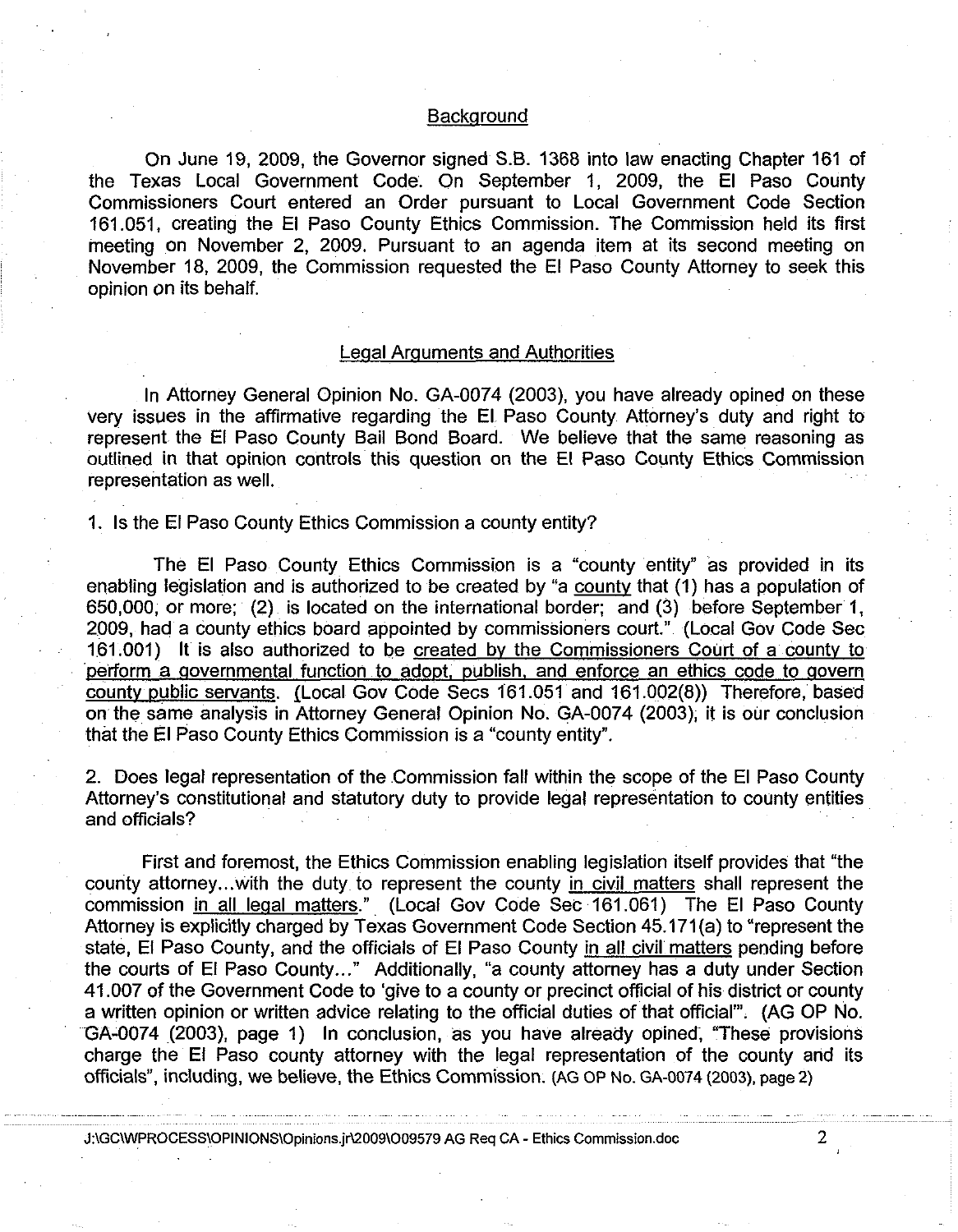3. Does the County Attorney have a conflict of interest in providing legal advice and representation to the Commission?

It has been suggested that, due to the fact that the County Attorney represents all other county entities and county officials and employees who are subject to the jurisdiction of the Ethics Commission, a conflict of interest would exist if the County Attorney also represented and provided legal advice to the Commission. We do not believe that is the case. While State Bar disciplinary rules may prohibit private attorneys from representing clients whose interests may be adverse, that is explicitly not true for government attorneys. The Texas Disciplinary Rules of Professional Conduct provide that government attorneys "may be authorized to represent several government agencies in intergovernmental controversies in circumstances where a private lawyer could not represent multiple clients." (Preamble Scope: No. 13) Additionally, Texas Local Government Code Section 157.9015 states that "It is not a conflict of interest for a... county attorney under Section 157.901 to defend a county or county official or employee sued by another county official or employee and also to advise or represent the opposing party on a separate matter arising from the performance of a public duty, regardless of whether the attorney gives advice or representation to the opposing party before the suit began or while the suit is pending." This legal doctrine that no conflict of interest exists with multiple governmental clients for government attorneys has also been recognized by the Texas Supreme Court in Public Utility Commission of Texas v. Cofer, 754 S.W. 2d 121 (Tex. 1988), (AG OP No. GA-0074 (2003), page 4)

It has also been suggested that the County Attorney is utterly and completely conflicted from representing the Ethics Commission because the County Attorney is subject to the jurisdiction of the Ethics Commission and its Ethics Code. Finding the existence of such a comprehensive conflict would achieve an absurd result. The Ethics Commission members themselves are subject to the provisions of the Code of Ethics and the jurisdiction of the Commission and the same blanket conflict would apply to them - they could never hear and rule on any Ethics Code complaints. Additionally, licensed attorneys represent the State Bar of Texas and sit on grievance committees and they are all subject to the Texas Disciplinary Rules of Professional Conduct and State Bar disciplinary rulings. Obviously if an Ethics Code grievance was filed with the Commission against the County Attorney or one of her assistants, legal representation/advice on that particular grievance may be problematic and the County Attorney would be guided by Cofer and Local Government Code sections 157.901 and 157.9015 to resolve the issue. But to insist that a blanket conflict of interest prevents the County Attorney from providing any legal advicelrepresentation to the Ethics Commission, despite clear statutory mandates to do so, is not reasonable. The drafters of the statute clearly both made the County Attorney subject to its jurisdiction and provided that she would represent the Commission in "all legal matters".

**J:\GC\WPROCESS\OPINIONS\O~I~~~~~.~~\~OO~\OO~~~~ AG Req** CA - Ethics Cornmission.doc

3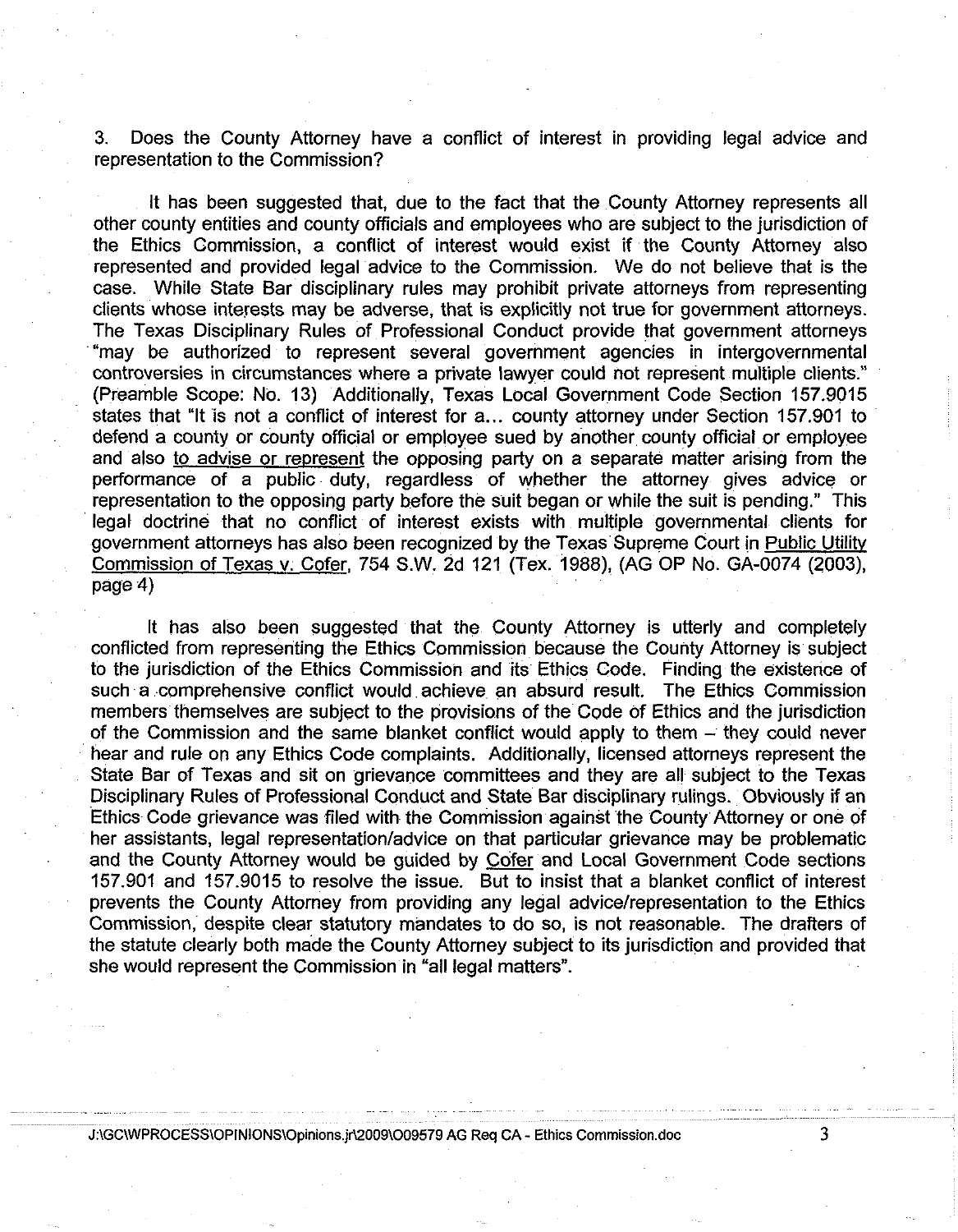4. Is the County Attorney's consent required in order for the Commission to hire legal counsel or does the Commission have independent authority to hire outside counsel to provide legal advice to the Commission?

It has been suggested that Texas Local Government Code Section 161.101(d) which provides that "the commission shall be assigned staff by the county and provided access to county resources to assist in its duties" allows the Ethics Commission to seek other legal advice. Your office, however, has opined that regardless of very similar language in the Bail Bond Board statute (Texas Occupations Code Section 1704.101(8)), "It is well established law in Texas that an officer cannot be ousted from his legal duties... There could be no county matters about which advice was required that was 'not contemplated or covered' by his official duties as county attorney." (AG OP No. GA-0074 (2003), page 2) Therefore, we believe that the El Paso County Ethics Commission may not hire outside legal counsel without the express consent of and within the sole discretion of the El Paso County Attorney to determine that she is unable or unwilling to provide said legal services.

#### **Conclusion**

We believe that since the El Paso Ethics Commission is a county entity, it is the El Paso County Attorney's duty to provide advice and representation "in all legal matters" to the Commission pursuant to Texas Local Government Code Section 161.061 and other legal authority cited. As your office has opined, state law "imposes a duty on the El Paso County Attorney to provide legal counsel" to all county entities and officials and such an entity "may not seek outside legal counsel without the consent of the county attorney..." (AG OP No. GA-0074 (2003), Summary, page 5) Additionally, there is no blanket conflict of interest that would preclude the El Paso County Attorney from representing the Commission due to the mere fact that the County Attorney represents other county entities and officials that are subject to the jurisdiction of the Commission or that the County Attorney herself is subject to its jurisdiction.

I respectfully request your opinion regarding these issues.

Sincerely,

Ame Sur

Jo Anne Bernal El Paso County Attorney

cc: Commission Chair Stuart Leeds Commissioner Marcos Lizarraga Commissioner David Chavez Commissioner Roberto Oaxaca Commissioner David Nemir Commissioner Luis Garcia Commissioner Terry Pasqualone Commissioner Susan Barlow<br>Commissioner Gina Palafox Commissioner James Clair

Commissioner James Clair

J:\GC\WPROCESS\OPINIONS\Opinions.jr\2009\O09579 AG Req CA - Ethics Commission.doc

4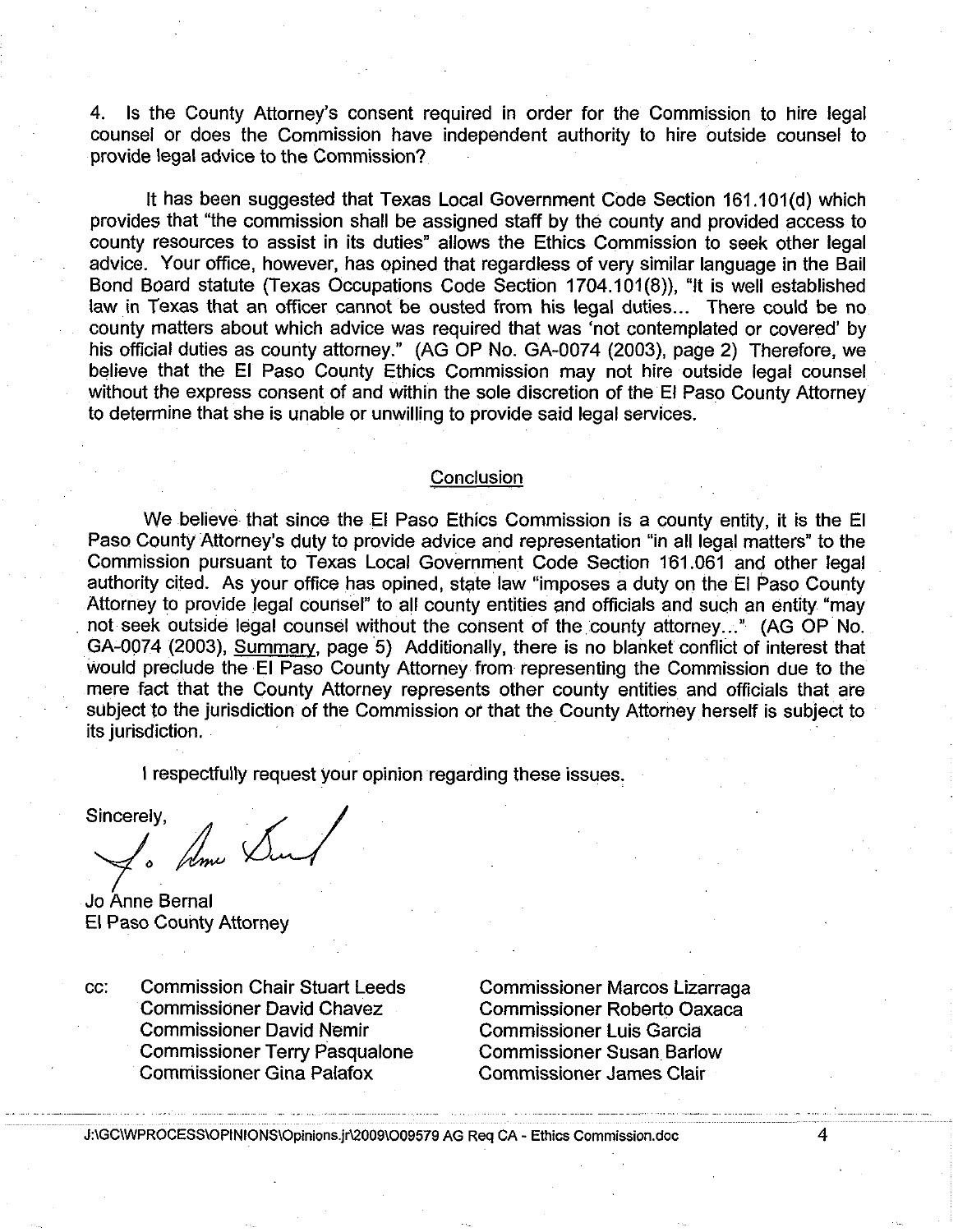## **Stuart L. Leeds** COUNTY ATTORNEY

## JOSÉ R. RODRÍGUEZ

120 AM

**ma** 

<u>515</u><br>연공

**r4** 

November 19, 2009 **2009 2009 2009 2009 2009 2009 2009 2009 2009 2009 2009 2009 2009 2009 2009 2009 2009 2009 2009 2009 2009 2009 2009 2009 2009 2009 2009 2009 2009** Lee Shapleigh *x* **52** Messistant County Attorney - *75* and **75**<br> *5<sup>th</sup>* Floor, El Paso County Courthouse **.a** *75* and *75* and *75* and *75* and *75* and *75* and *75* and *75* and *75* and 75 and 75 and 75 and 75 and 75 and 75 and 75

Re: A.G. Opinion Request  $\frac{25}{32}$  -  $\frac{25}{32}$  -  $\frac{25}{32}$  -  $\frac{25}{32}$  -  $\frac{25}{32}$  -  $\frac{25}{32}$  -  $\frac{25}{32}$  -  $\frac{25}{32}$  -  $\frac{25}{32}$  -  $\frac{25}{32}$  -  $\frac{25}{32}$  -  $\frac{25}{32}$  -  $\frac{25}{32}$  -  $\frac{25}{32}$  -

Hand-delivered

Dear Ms. Shapleigh:

As per **the** approved **agenda** item from last **night,** please include the following language in *the* request for the **A.G.** Opmion:

"A. S.B. No. 1368 mentions the county attorney in three places:

1. Section 161.002 (7) where it **states that** the county attorney is a 'County Office?'

2. Section 161.061 where it states the county attorney.... shall represent the commission in **all** legal matters

and

3. Section 161.210 where it states the **wunty** attomey may collect afine or other penalty imposed by the commission.....

but

that the code is silent on whether the county attorney is the legal advisor to the **commission.** 

B. The opinion we are requesting is distinguishable **&om the** opinion the A.G. gave on the BailBond Board as the county attomey is not a bonding company and therefore not subject to the Bail Bond Boards rulings but is subject to **the** Ethics Commission and Code.

C. The issue of El **Paso** County employees nrnning for political office without resigning or taking an unpaid leave of absence is going to be addressed by the commission. The current code which **is** up for review **with** everything being on the tabie **fa** discussion and modification states: "No county official or employee **shall** be prohibited **.from seeking** or holding elective office." The El Paso County Attorneys Office in the past and presently allows its Assistant County Attorneys to run for political office without resigning or taking an unpaid leave of

1715 Wyoming Ave. - El Paso, **Texas** 79902 **(915) 577-0880** (915) 577-0840 **Fax**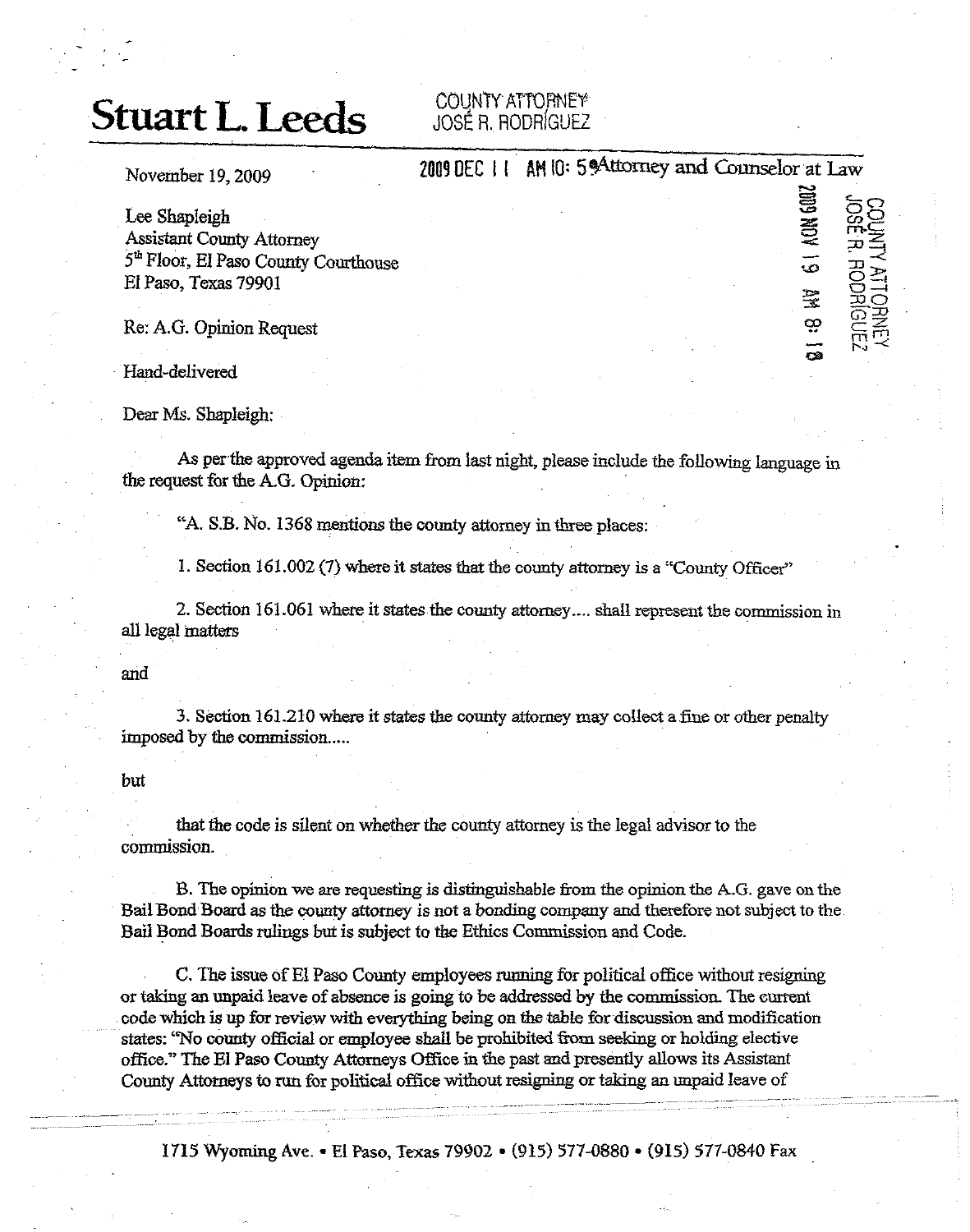absence. The Federal Hatch Act provides rules for Federal employees running for public office. The EI Paso City Civil Service Commission states that a City employee who **wants** to run for political office **has** to resign City employment **first** The Sheriff of El Paso, County, Texas Civil **Service** rules provide that an employee **has** to take an **qaid** leave of absence to nm for **political**  office. Associate Judges (Court Masters) of El Paso County, Texas have to resign before they can run for **judge.** No such **rules** apply to El Paso County, Texas employees or **-Assistant** County or Assistant District Attorneys. Former County Attorney of El Paso County, Jose Rodriguez, has suggested that the **Ethics** Commission can **establish** a balancing act to be **used** in determining the conditions under which a county employee can nm, **but** the decision about whether or not the employee can **run** for office is **up to** management.

Therefore, in light of the above, can *the* Ethics Commission **seek** an outside, nonconflicted legal advisor not subject to **the** Code and Commission, as necessary **and** not have the county attorney **as** its legal advisor?"

Thank you.

Sincerely,

Stuart L. Leeds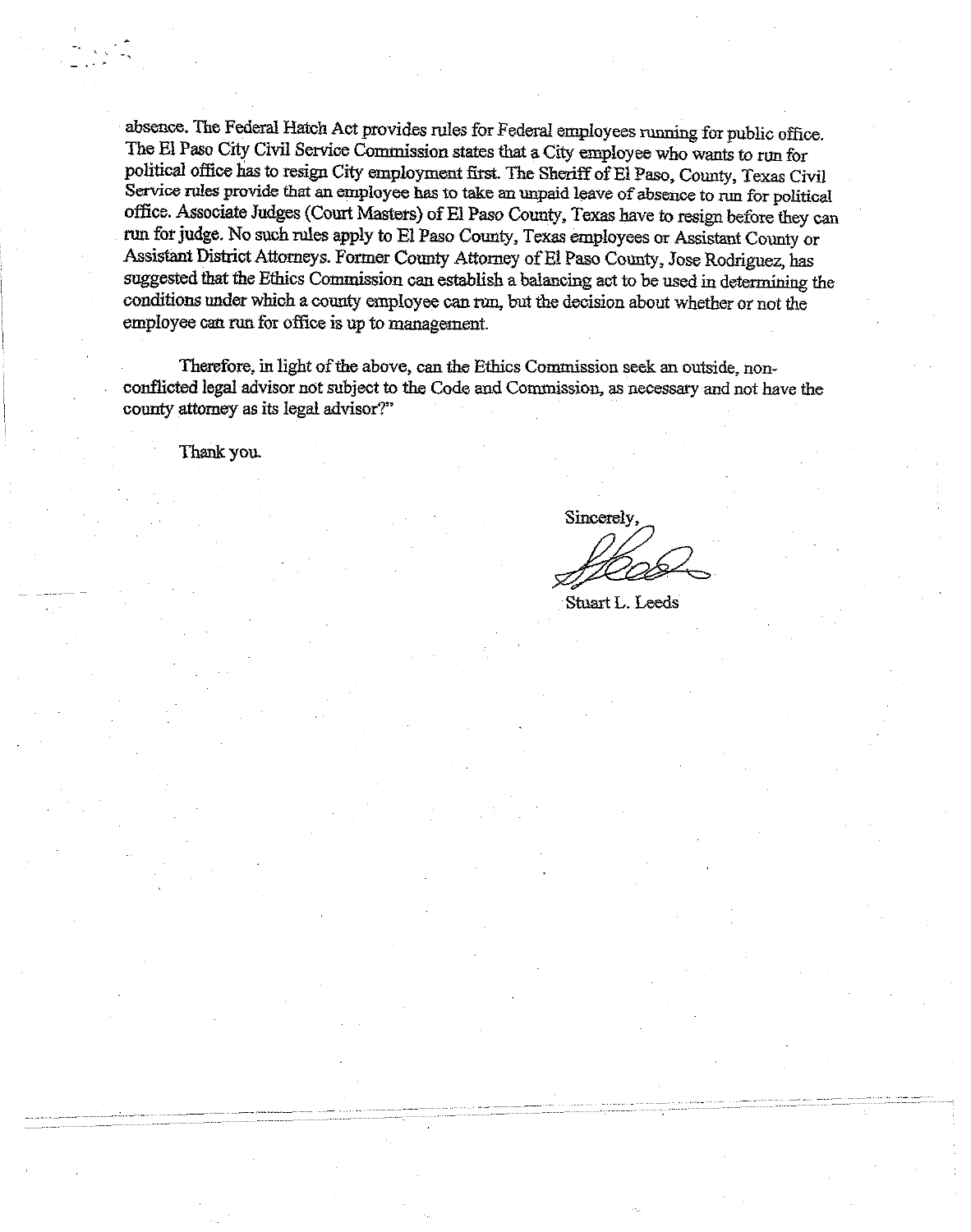## **Stuart L. Leeds**

November **20,2009 Attomy** and **Counselor at** Law

 $\ddot{ }$ 

 $\ddot{\Xi}$ 

Lee Shapleigh  $\Xi$   $\overline{SO}$ Lee Shapleigh<br>Assistant County Attorney 5<sup>th</sup> Floor, El Paso County Courthouse<br>El Paso, Texas 79901  $\Xi$  Paso, Texas 79901

Re: A.G. Opinion Request

Hand-delivered

Dear Ms. Shapleigh:

To re-cap our phone conversation of yesterday: I understand you object to paragraph *C* of my proposed request and feel that issue may be better put off for a later A.G. opinion when that issue comes up, if necessary. I told you that, at this point, that paragraph could be deleted.

Next, can you please amend the actual question to read: "Therefore, in light of the above, can the Ethics Commission seek and use an outside, non-conflicted legal advisor not subject to the Code and Commission, such as, for instance, you, the **Texas** Attorney General's Office, as necessary and not have the county attorney as its legal advisor?"

Lastly, upon reflection, please allow me to see the final **draft** of the request before it is sent out.

Please call me on my cell today (241-8419) to let me know you received this letter.

Thank you.

Sincerely,

Stuart L. Leeds

. **1715** Wyoming **Ave.** \* El Paso, Texas **79902** \* **(915) 577-0880** \* **(915) 577-0840 Fax**